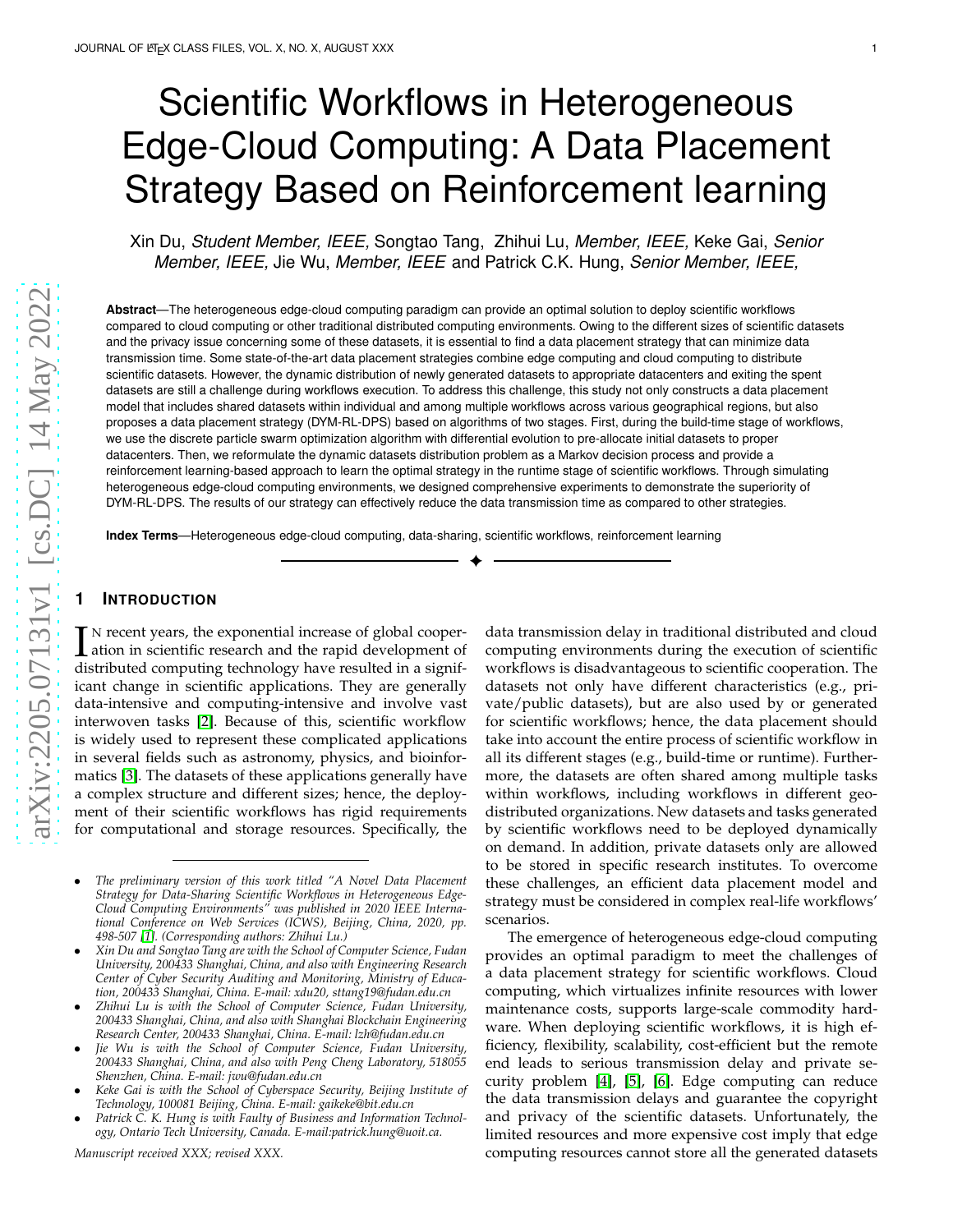at runtime in a scientific workflow [\[7\]](#page-11-0). Heterogeneous edgecloud computing environments, which ensure the resource supply and the security of private datasets [\[8\]](#page-11-1), [\[9\]](#page-11-2), [\[10\]](#page-11-3), combine the advantages of both edge computing and cloud computing to provide an optimal solution for minimizing the data transmission time. As shown in Fig. 1, the environment covers a lot of datacenters, including cloud datacenters that are distributed geographically and edge microdatacenters that are near the end-users. Preliminary studies on data placement in heterogeneous edge-cloud computing environments only dealt with static networks and fixed scientific workflows, which are usually produced during the build-time stage in large scientific collaboration projects. However, during the runtime stage of scientific workflows, the mobility of scientific datasets and the dynamics of workflows in complex practical workflows' scenarios should be considered.

In real-world scenarios, a practicable data placement strategy should satisfy the following conditions: First, scientific workflows hold on a large number of collaboration between different research institutes should be distributed and data-intensive. During the execution of workflows, datasets sharing among multiple workflows and tasks is usually employed to improve the efficiency of the whole systems. Furthermore, these scientific datasets and tasks sometimes will be allocated and dispatched between geographically distributed datacenters to facilitate collaborative research. Second, owing to a large number of datasets and complex structures of scientific workflows, combining edge computing and cloud computing ensures high cohesion within a datacenter and low coupling between different datacenters. Third, owing to the special features of confidentiality and copyright protection of some scientific datasets, they cannot be shared through allocation and dispatch. In other words, some geographically distributed research institutes may own their private datasets, which are stored only in their own edge micro-centers. Furthermore, there are significant differences in bandwidth and placement cost between different edge micro-datacenters in different geographic regions. These variations could make a significant influence on the data placement strategy. In summary, reasonable complements of edge computing and cloud computing can be used to optimize the data placement for data-sharing scientific workflows; however, they need an effective mechanism to cooperate with the optimal data placement strategy.

For the optimal data placement, it is usually formulated as an NP-hard problem with constraints, such as the storage of these datacenters of datasets for different datacenters and so on. Contemporarily, several recent studies have mapped this problem to the NP-hard problem [\[11\]](#page-11-4), [\[12\]](#page-11-5), [\[13\]](#page-11-6), [\[14\]](#page-11-7), but their data placement strategy only considers a workflow execution in a single-region, which not suitable for the actual heterogeneous scientific collaboration environments. Meanwhile, owing to the complex nature and a large number of constraints in heterogeneous edge-cloud environments, the popular research approaches including our original version mainly focus on the built-time stages of scientific workflows, which do not allow new datasets or workflows to be generated/consumed dynamically.

In this study, based on the storage capacity and calculation capacity of different datacenters for data-sharing

scientific workflows, we first propose a heuristic algorithm named DE-DPSO-DPA to reduce the data transfer time during the build-time stage. During the execution of multiple workflows in multi-region heterogeneous edge-cloud computing environments, the algorithm not only improves the performance of the whole system, but also considers many factors impacting the data transmission time. To be specific, we consider the number of datacenters, the storage capacity of edge micro-datacenters, the data sharing for multiple workflows in different datacenters, the bandwidth between different datacenters in our data placement model and strategy. Then, we propose a data placement optimization problem during the runtime stages of scientific workflows in the environment. When the newly generated datasets map to their placement and the consumed datasets exit from their placement during the runtime stage, a series of sequential scientific tasks in the scientific workflows involve a large number of dynamic scientific datasets and devices. Some tasks can be accomplished with local datasets whereas others depend on datasets from other micro-datacenters from long-distance regions. When datasets are placed among these datacenters to complete workflow tasks, there is an execution order for them. The most challendge is how to choose the optimal datacenters to place the needed datasets of these workflows for a scientific researcher. Furthermore, we conduct several comprehensive experiments to confirm that our strategy can effectively reduce the data transmission time during the whole process (build-time or runtime stages).

The main contributions of this study are as follow:

- 1) We propose a data-sharing model to simulate the distributed real-world placement scenarios. There are multiple scientific workflows across different regions, some cloud datacenters, and a large number of edge microdatacenters. In the heterogeneous environment. We consider the share of datacenters both within tasks and among multiple workflows in our model. In contrast to the previous data placement model, the model also considers the coordination of scientific institute between different regions.
- 2) We first formulate the data placement in the build-time stages of scientific workflows, and propose a data placement algorithm based on combining the advantage of DPSO and DE to distribute the initial datasets. We recode and define the crossover and mutation operator of the DE to better suit our data placement strategy. Through theoretical analysis and simulation experiments, this algorithm is highly efficient to place these datasets in the heterogeneous edge-cloud computing environment.
- 3) Furthermore, we formulate the data placement in the dynamic network as a Markov decision process and propose a reinforcement learning (RL)-based online data placement algorithm named DYM-RL-DPA for optimal placement location. Specifically, the DYM-RL-DPA is a multiple buffer deep deterministic policy gradient algorithm to fully utilize the dynamic characteristics in edgecloud computing environments. Through simulation experiments and result analysis, it is demonstrated that the proposed dynamic algorithm can achieve a more optimal solution than other state-of-the-art methods.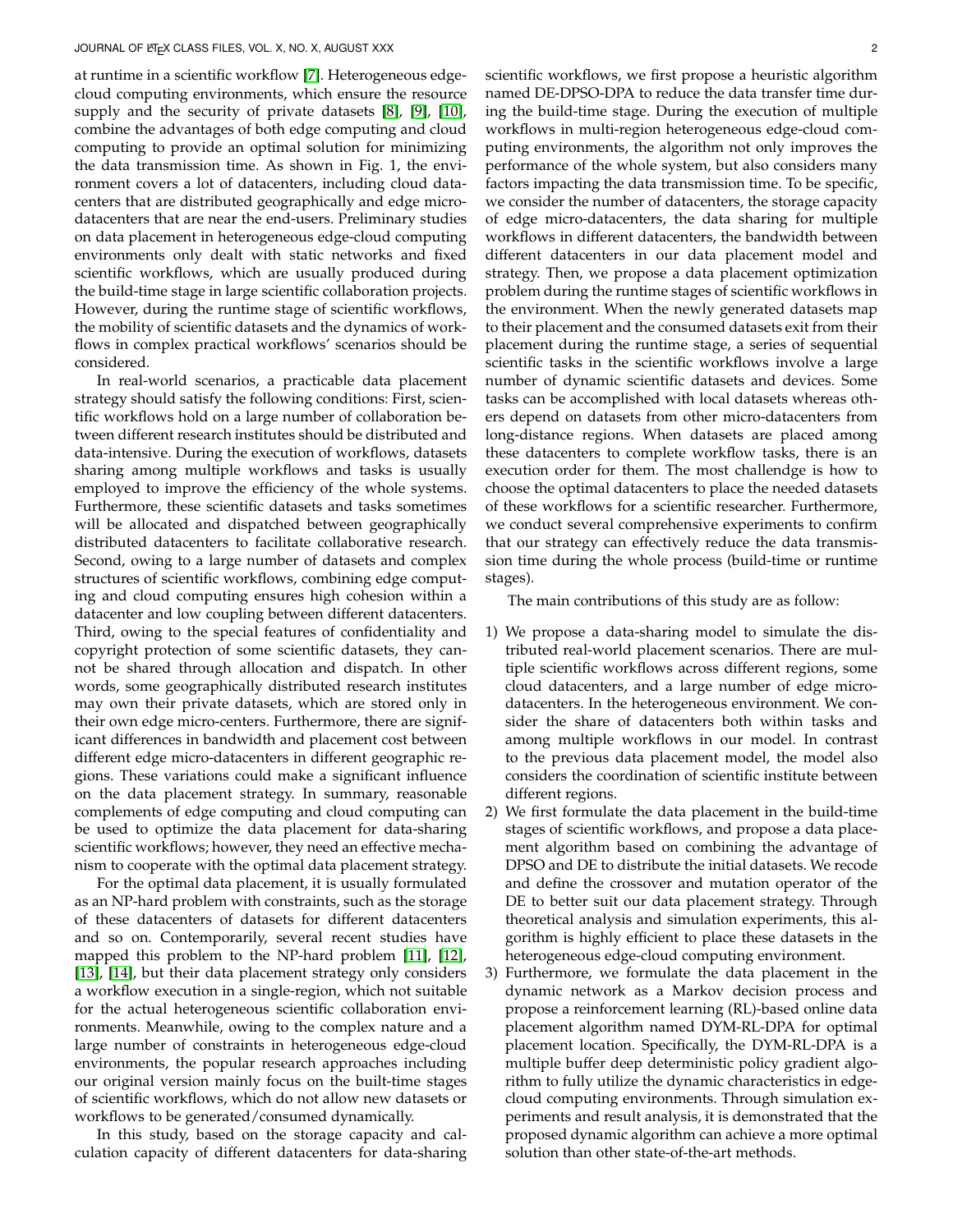JOURNAL OF LATEX CLASS FILES, VOL. X, NO. X, AUGUST XXX 3

TABLE 1:

Dataset Size of Data-Sharing Scientific Workflows in Fig. 2

| Dataset $d_1$ $d_2$ $d_3$ $d_4$ $d_5$ $d_6$ $d_7$ $d_8$ $d_9$ $d_{10}$ $d_{11}$ |  |  |  |  |  |  |
|---------------------------------------------------------------------------------|--|--|--|--|--|--|
| Size(GB) 3.1 5.4 2.1 1.3 1.1 2.3 1.7 2.1 1.5 0.5 4.0                            |  |  |  |  |  |  |

4) We propose DYM-RL-DPS, which is a dynamic data placement strategy based on DE-DPSO-DPA and DYM-RL-DPA. To optimize data transmission time in each time slot, we consider plenty of impact factors for scientific workflows in our data placement model. Specially, The impact factors are the number of edge micro-datacenters, the storage capacity of edge micro-datacenters, the data sharing for multiple workflows, and the bandwidth between different datacenters.

The rest of this study is organized as follows. Section 2 demonstrates the motivation example and problem analysis. In section 3, we introduce details of our data placement model and data-sharing workflow notation are defined. Section 4 describes our data placement strategy. Section 5 describes the analysis of the experimental results. In Section 6, we review the related work. The conclusions are summarized in Section 7.

# **2 MOTIVATING EXAMPLE AND PROBLEM ANALYSIS**

In this section, we first describe two motivating examples of data-sharing scientific workflows in heterogeneous edgecloud computing environments. Then, we analyze the motivating examples from different perspectives.

#### **2.1 Motivating Example**

According to surveys of pulsar searching by Swinburne Astrophysics group [\(http://astronomy.swinburne.edu.au/\)](http://astronomy.swinburne.edu.au/), the research process of pulsar searching can be seen as a collaborative, distributed, large-scale scientific workflow by a large amount of geographically distributed organizations such as Parkes Radio Telescope and Goldstone Radio Telescope. There are thousands of radio telescopes generating observation data continuously for researchers from different countries to share. In addition, owing to copyright issues, some institutes have their private datasets, which they must store in their own micro-edge datacenters.

We describe two small-scale motivating examples for data-sharing scientific workflows in astrophysics to illustrate our data placement strategy in the built-time stage and runtime stage, respectively. As shown in Fig. 2 and Fig. 3, in the same region, the simple scenario for the scientific research of pulsar searching in our model have two individual workflows, named workflow 1 and workflow 2. There are 11 tasks  $\{t_1, t_2, ..., t_{11}\}$ , 11 datasets  $\{d_1, d_2, ..., d_{11}\}$ , and 3 datacenters  $\{dc_1,dc_2,dc_3\}$ . Specifically, we set  $dc_1$  as a cloud datacenter with unlimited storage capacity, and assume  $dc_2$ and  $dc_3$  as edge micro-datacenters, which storage capacities are 20 GB and 30 GB, respectively. Due to the bandwidth between the cloud and edge micro-datacenters is much lower than the bandwidth between the edge micro-datacenter, we separately set the bandwidths  $band_{12}$ ,  $band_{12}$ ,  $band_{23}$ across the datacenters as 10M/s, 20M/s, 150M/s [**?**]. It is worth noting that the datasets in Fig. 2 are not the same

TABLE 2:

Dataset Size of Data-Sharing Scientific Workflows in Fig. 3

| Dataset $d_1$ $d_2$ $d_3$ $d_4$ $d_5$ $d_6$ $d_7$ $d_8$ $d_9$ $d_{10}$ $d_{11}$ |  |  |  |  |  |  |
|---------------------------------------------------------------------------------|--|--|--|--|--|--|
| Size(GB) 1.5 3.0 1.0 3.5 4.0 2.5 0.5 3.0 2.3 3.7 2.5                            |  |  |  |  |  |  |

as the datasets in Fig. 3. According to the real datasets in astronomy, we list the respective sizes of all the datasets as table 1 and table 2. Because the sizes of workflow tasks are much less than scientific datasets, hence we ignore the transmission time in this study.

In Fig. 2, there are 4 private datasets, which can only be deployed in edge micro-datacenters, are deployed separately in 2 edge micro-datacenters,  $dc_2$  and  $dc_3$ , and several datasets are shared between different workflows. All datasets are initial datasets, which can be deployed in the built-time stage of scientific workflows. Unlike Fig. 2, Fig. 3 considers the entire process during the execution of scientific workflows in heterogeneous edge-cloud computing environments. As shown in Fig. 3, there are 8 initial datasets and 3 generated datasets; and the initial datasets include 2 shared datasets and 2 private datasets. The private dataset  $d_6$  only be allowed in edge micro-datacenter  $dc_2$ , and another private dataset  $d_{11}$  must be placed in  $dc_3$ . For heterogeneous edge-clould environment as shown in Fig. 3, the number of scientific workflows and datasets covered by micro-edge datacenters changes as some large-scale research projects are considered. On the other hand, in the runtime stage of scientific workflows, with the generation of large amounts of data, some dynamic characteristics need to be considered, such as the increase in the numbers of datasets and workflows, the reduction in resources of micro-edge datacenters, etc. When scientific applications join/exit a large-scale scientific workflow, the data placement strategy has to consider the new placement location of the datasets by cloud or micro-edge datacenters, and which edge microdatacenters to choose from.

We not only use the figure 2 and figure 3 to describe the motivating examples in the same region, but also show that geographically distributed scientific institutes respectively have their own private datasets, workflow systems and data-sharing processes. As shown in Fig. 4, there are 4 workflows, 2 cloud datacenters, and several edge microdatacenters. Furthermore, there are a lot of datasets and tasks, all of them are scheduled and distributed to these datacenters by data placement strategy. Based on the real scenario, which involves the execution of multiple workflows in multi-region heterogeneous edge-cloud computing environments. In this study, our data-sharing model and strategy are based on multiple cloud datacenters and multiple scientific workflows, we consider some impacts like the bandwidth between datacenters, the number of edge micro-datacenters, and the storage capacity of edge microdatacenters to find the optimal placement location.

#### **2.2 Problem Analysis**

We analyze the data placement problem of the scientific workflows which are described in section 2.1.

In the build-time stage of workflows, we first predistribute initial datasets and calculate the data transmission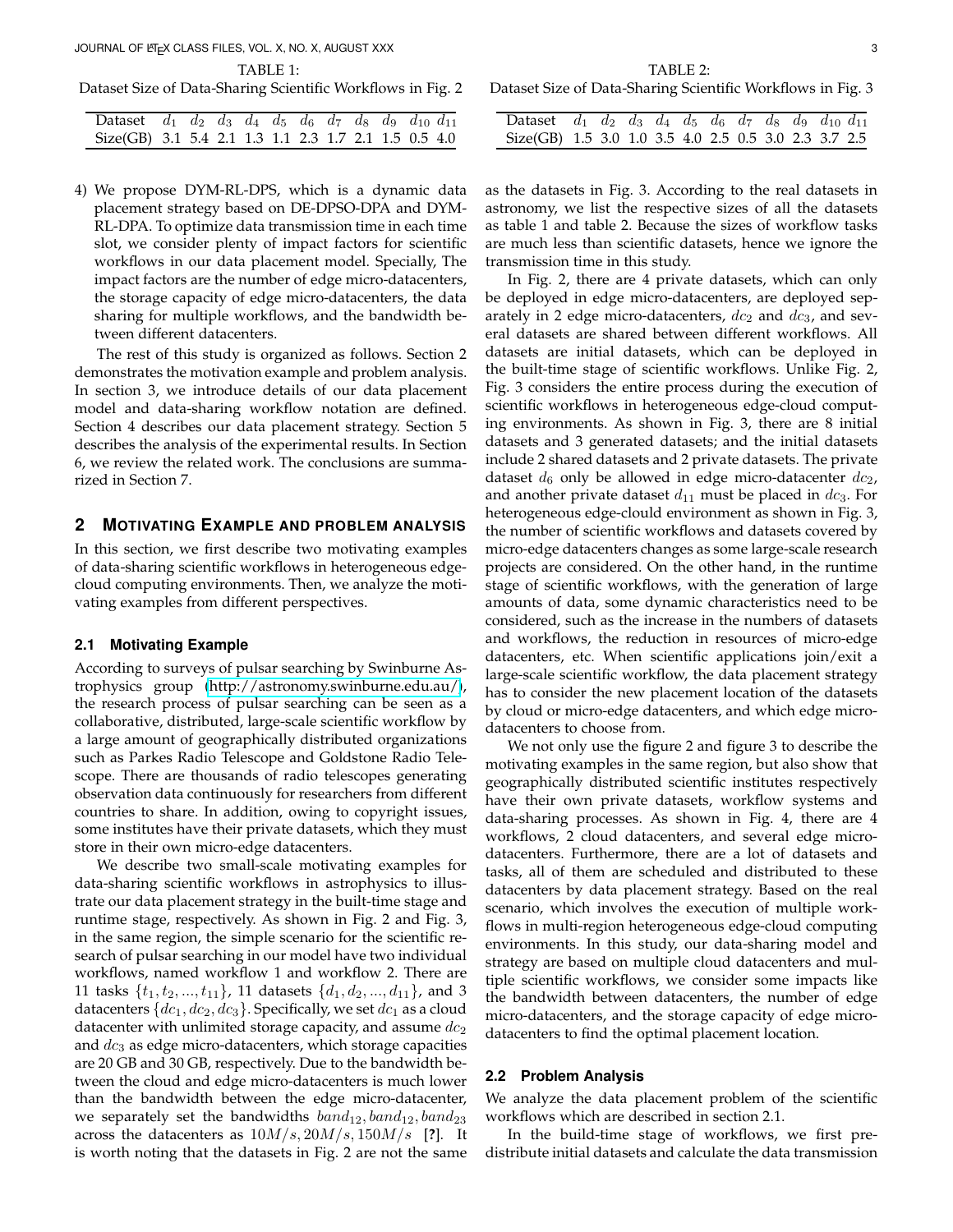# JOURNAL OF LATEX CLASS FILES, VOL. X, NO. X, AUGUST XXX 4

TABLE 3:

The Final Placement Location of Each Dataset in Fig. 2

| Dataset        | $d_1$ $d_2$ $d_3$ $d_4$ $d_5$ $d_6$ $d_7$ $d_8$ $d_9$ $d_{10}$ $d_{11}$      |  |  |  |  |  |
|----------------|------------------------------------------------------------------------------|--|--|--|--|--|
| $DC_{fig2(a)}$ | $dc_1$ $dc_1$ $dc_1$ $dc_1$ $dc_2$ $dc_2$ $dc_2$ $dc_2$ $dc_3$ $dc_3$ $dc_3$ |  |  |  |  |  |
| $DC_{fiq2(b)}$ | $dc_1$ $dc_1$ $dc_2$ $dc_1$ $dc_2$ $dc_3$ $dc_2$ $dc_2$ $dc_3$ $dc_3$ $dc_3$ |  |  |  |  |  |

TABLE 4: The Final Placement Location of Each Dataset in Fig. 3

| Dataset        |                                                                              |  |  |  | $d_2$ $d_3$ $d_4$ $d_5$ $d_6$ $d_7$ $d_8$ $d_9$ $d_{10}$ $d_{11}$ |  |
|----------------|------------------------------------------------------------------------------|--|--|--|-------------------------------------------------------------------|--|
| $DC_{fig3(a)}$ | $dc_1$ $dc_2$ $dc_1$ $dc_2$ $dc_2$ $dc_2$ $dc_2$ $dc_3$ $dc_3$ $dc_2$ $dc_3$ |  |  |  |                                                                   |  |
| $DC_{fig3(b)}$ | $dc_1 dc_1 dc_1 dc_2 dc_2 dc_2 dc_2 dc_3 dc_3 dc_2 dc_2 dc_3$                |  |  |  |                                                                   |  |

time, the amount of data moved, and the number of movements. As shown in Fig. 2(a) and Fig. 2(b), there are two data placement strategies leading to two different results. We first analyze the result of these two strategies shown in Fig. 2. The strategy in Fig. 2(a) requires the datasets to be moved eight times; the amount of data moved was 11.6 GB, the data transfer time was calculated to be 600 s. In Fig. 2(b), we find the strategy has six data movements; the amount of data moved was 8.4 GB, and the data transfer time was approximately 280 s. Furthermore, we show the final placement location of each dataset under these two strategies in Table 3. According to the above analysis, we consider the data placement strategy in Fig. 2(b) is superior to that shown in Fig. 2(a). In the runtime stage of workflows, we dynamically allocate generated datasets to appropriate datacenters as shown in Fig. 3(a) and Fig. 3(a). We describe the final placement location of each existing dataset at the runtime stage in Table 4 under the two strategies. With the calculation, we obtain the strategy shown in Fig. 3(a) required the datasets to be moved four times, the amount of data moved was 10.6 GB, the data transmission time was calculated to be 350.7 s. On the other hand, in Fig. 4(b), the strategy has three data movements, move 8.3 GB amount of data, and use approximately 335.3 s data transfer time. In this case, the data placement strategy is shown in Fig. 3(b) is superior to that shown in Fig. 3(a).

In Fig. 4, for the sample in Fig 3, we add another geo-distributed organization to simulate the possible reallife scenario more accurately. From Fig. 4, the motivating example involves multiple workflows in multi-region environments. In the model, we consider multiple cloud datacenters and multiple scientific workflows. While proposing a data placement algorithm based on DE-DPSO in the builttime stage, we further propose another data placement algorithm(DYM-RL-DPA) based on reinforcement learning.

# **3 SYSTEM MODEL AND PROBLEM DEFINITIONS**

In this section, based on the heterogeneous edge-cloud computing environments, we first construct a data placement model and give definitions of data-sharing scientific workflows in detail. Then, we formulate the data placement problem and define the purpose of the data placement strategies.

#### **3.1 System Model**

In this study, we build a heterogeneous environment with multiple geographically distributed cloud datacenters and a number of edge micro-datacenters: cloud datacenters generally have unlimited storage resources which only has one in per region , and edge micro-datacenters have limited capacity of storage. We denote the environment as  $DC = \{DC_c, DC_e\}$ , and construct the system model. The data placement model consists of  $m$  cloud datacenters  $DC_c = \{dc_1, dc_2, ..., dc_m\}$  and n edge micro-datacenters  $DC_e = \{dc_1, dc_2, ..., dc_n\}$ . Furthermore, we denote the *i*th datacenter as  $dc_i =$ , whose  $cap_i$  represents its storage capacity and  $type_i$  represents a flag to distinguish the datacenter is a cloud or an edge microdatacenter. Specially, when a datacenter is the cloud datacenter, we denote it as  $type_i = 0$ . Others, if  $type_i = 1$ , we consider it is an edge micro-datacenter. In order to model the dynamic workflow in the runtime stage, we denote scientific applications as  $P = \{p_1, p_2, p_3, ..., p_x\}$ , which can produce the new tasks and generate/consume the datasets. We represent the bandwidth across different datacenters as  $b_{ij} = **band<sub>ij</sub>, type<sub>i</sub>, type<sub>j</sub> >**$ , where  $band<sub>ij</sub>$  is the value of the bandwidth and datacenter  $i$  is not same as datacenter  $j$ . Next, we provide the definitions of data-sharing scientific workflows in our model.

**Definition 1.** Scientific workflow. In the study, we describe scientific workflows as W, and use  $\{W_1, W_2, ..., W_l\}$ to denote the difference of scientific workflows.  $l$  is the number of these workflows in the data placement model. We depict every scientific workflow as a directed acyclic graph  $W_k = (T, R, D)$ . Specially, we denote the task set as  $T = \{t_1, t_2, ..., t_r\}$ , which has r tasks. we denote the the relationship between tasks as an adjacency matrix  $R$ . When the task  $t_i$  has no relationship with another task  $t_j$ , we set  $R_{i,j} = 0$ . If the task  $t_i$  precedes another task  $t_j$ , we set  $R_{i,j} = 1$ . In addition, for these scientific workflows, we represent  $DS = \{d_1, d_2, ..., d_n\}$  as all datasets in the model.

**Definition 2.** Datasets. Similarly with the state-of-theart model only requires a scientific workflow, all datasets in our model can fall into two categories: public datasets and private datasets. Due to the confidentiality of scientific datasets or the particularity of some datasets, private datasets cannot be flexibly transferred and allocated from different datacenters. However, for public datasets, different research cooperation institutions can flexibly distribute and share by transferring these datasets from any datacenters in this environment. Hence, we describe a dataset  $d_i$  as  $\langle \; \; \textit{disice}_i, \textit{cn}_i, \textit{dc}_i, \textit{pf}_i, \textit{pre}_i, \textit{suc}_i, \textit{sf}_i \; \rangle$ . To be specific, we denote the size of a dataset  $d_i$  as  $disize_i$ , and use  $cn_i$  to represent the task set that either generates the dataset  $d_i$  or needs to be generated from this dataset. When a dataset  $d_i$ is stored in the datacenter  $dc_i$ , we denote it as  $d_i.dc_i$ . We set a flag to indicates whether or not  $d_i$  is a public dataset, and the flag is denoted as pf. If  $pf = 0$ , the datasets is a public dataset; and if  $pf = 1$ , it can be deemed a private dataset. When the scientific workflows generate a dataset  $d_i$ , we denote the preceding task set of the dataset as  $pre_i$ , and represent the successive task set which consumes  $d_i$  as  $\mathit{suc}_i.$ If  $pre_i = 0$  , we mean  $d_i$  is an initial dataset. Otherwise, we consider  $d_i$  is a generated dataset. In addition, in the model,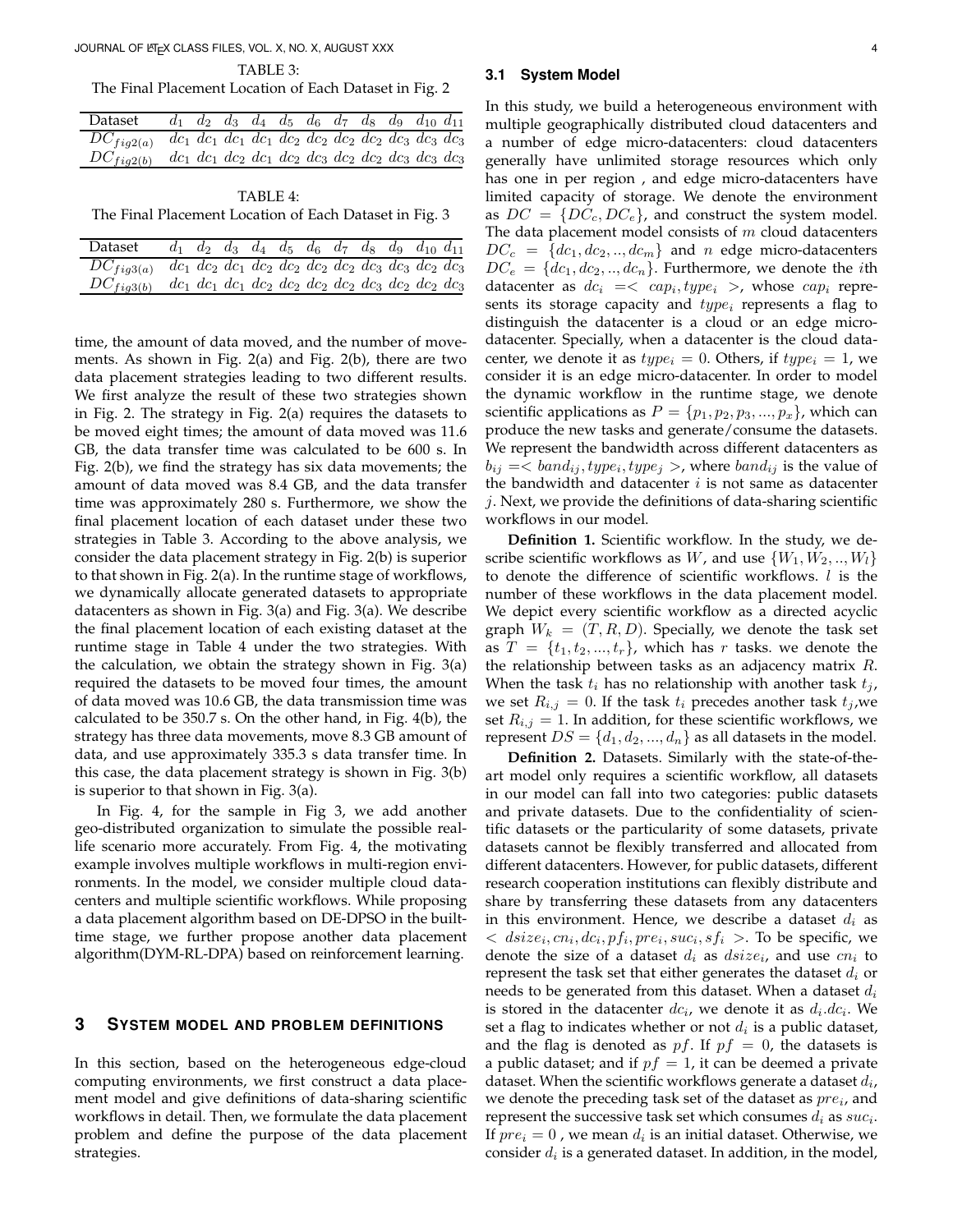we denote all datasets of data-sharing scientific workflows W as  $D_w$ . We uses the attribute  $s f_i$  to denote whether or not the dataset  $d_i$  is shared between different workflows, where  $s f_i = 0$  denotes an unshared dataset and  $s f_i = 1$  represents a shared dataset.

**Definition 3.** Task. In a scientific workflow  $W_k$ , the task can fall into two categories: input datasets and output datasets. While a task is being executed, the datasets associated with it must have a corresponding location in the model. We describe the task  $t_i$  as  $\langle iDS_i, oDS_i, dc_i \rangle$ . For a task  $t_i$ , we denotes the input datasets as  $iDS_i$ , and denotes the collection of output datasets as  $oDS_i$ . If the task is scheduled to datacenter  $dc_i$ , we can represent it as  $t_i.dc_i$ . Furthermore, we define the task set in workflows  $W$ as  $T_w$ . In our model, for the data placement of scientific workflows, we assume the map between the task set and data set is many-to-many, and a task can only be executed if it possesses all the datasets it requires.

**Definition 4.** Data placement map. We define  $MS =$  $(W, D, DC, Map)$  as the data placement map, where  $Map$ can be denoted as dataset–datacenter mapping. For a scientific workflow  $W_k$ , according to the attibute of datasets, we divide the  $Map_{W_k}$  into two cases: private data placement map and public data placement map. We formularize a private data placement map as  $Map. {pri} = \bigcup_{d_i \in d_i. {pri}} \{d_i \rightarrow$  $d_i.dc$ , and a public data placement map as  $Map.pub =$ <br> $\bigcup_{i \in \mathcal{A}} \dots \bigcup_{i \in \mathcal{A}} d_i \rightarrow d_i.dc$ . We map the datasets in private data  $_{d_i \in d_i.\textit{pub}}\{d_i \rightarrow d_i.dc\}.$  We map the datasets in private data placement map directly to their fixed locations (i.e.,edge micro-datacenters). For a public data placement map, we map these datasets by data placement algorithms.

**Definition 5.** data transfer time at build-time. We define the data placement in the model as  $S =$  $(W, D, DC, Map, T)$ , where  $Map$  is represented as datasetdatacenter mapping. The  $Map = \langle pri, pub \rangle$  denotes global data placement map, which is similar to Definition 4. Furthermore, we further represent  $Map. pub$ as  $\langle Map.pub.sh \rangle$  and  $\langle Map.pub, ush \rangle$ , where  $Map.pub.sh = \bigcup_{d_i \in d_i.pub} \{d_i \rightarrow d_i.dc | sf_i = 1\}$  and  $Map.pub.ush = \bigcup_{d_i \in d_i.pub} d_i \rightarrow d_i.dc|sf_i = 0$ . We formulate the private dataset transfer time of workflows  $W$  at build-time as:

$$
T_{Map,pri}^{BT} = \sum_{t_r \in T_w} T(Map,pri, t_r, iDS_i.d_i)
$$
 (1)

where  $\forall d_i \in t_r.iDS.pr_i, d_i$  is an initial dataset, which  $d_i.pre_i=0.$ 

For the transfer time of pubic datasets during build-time stages, we consider the data sharing for multiple workflows, thus the transfer time needs to be calculated considering two aspects: shared datasets and unshared datasets. We represent them separately as follows:

$$
T_{Map.pub.sh}^{BT} = \sum_{t_r \in T_w} \sum_{d_i \in t_r. pub.sh}^{d_i. pre_i = 0} T(d_i, t_r)
$$
 (2)

$$
T_{Map.pub.ush}^{BT} = \sum_{t_r \in T_w} \sum_{d_j \in t_r. pub.ush}^{d_j. pre_i = 0} T(d_j, t_r)
$$
 (3)

$$
T_{Map, pub}^{BT} = T_{Map,pub.sh}^{BT} + T_{Map,pub.ush}^{BT}
$$
 (4)

The data transfer time of scientific workflows W at

build-time is:

$$
T_{Map}^{BT} = T_{Map,pri}^{BT} + T_{Map,pub}^{BT}
$$
 (5)

**Definition 6.** data transfer time at runtime. We describe the calculation method of data transfer time in Definition 5, which is similar to the data transfer time at runtime stage. However, due to the existence of generated datasets, we need to formulate the transfer time at runtime stage as follows:

Firstly, the private dataset transfer time of workflows  $W$ at runtime can be denoted as

$$
T_{Map,pri}^{RT} = \sum_{t_r \in T_w} T(Map,pri, t_r, iDS_i.d_i)
$$
 (6)

where  $\forall d_i \in t_r.iDS.print, d_i$  is a generated dataset, which di .pre<sup>i</sup> 6= 0.

Meanwhile, the public data transfer time of scientific workflows W at runtime is also incurred by shared and unshared datasets:

$$
T_{Map.pub.sh}^{RT} = \sum_{t_r \in T_w} \sum_{d_i \in t_r. pub.sh}^{d_i. pre_i \neq 0} T(d_i, t_r)
$$
 (7)

$$
T_{Map.pub.ush}^{RT} = \sum_{t_r \in T_{wl}} \sum_{d_j \in t_r. pub.ush}^{d_j. pre_i \neq 0} T(d_j, t_r)
$$
 (8)

$$
T_{Map,pub}^{RT} = T_{Map,pub.sh}^{RT} + T_{Map,pub.ush}^{RT}
$$
 (9)

The data transfer time of scientific workflows  $W$  at runtime is:

$$
T_{Map}^{RT} = T_{Map,pri}^{RT} + T_{Map,pub}^{RT}
$$
 (10)

**Definition 7.** Data transfer time. Finally, we formulate the transfer time of the whole process for data-shared scientific workflows as the sum of time in build-time and runtime stages:

$$
T_{Map} = T_{Map}^{BT} + T_{Map,pub}^{RT}
$$
 (11)

#### **3.2 Problem Formulation**

To improve the efficiency of data placement in the model, minimizing the data transmission time, we propose a data placement model that considers data-sharing scientific workflows. The placement model takes into account shared datasets not only within both the individual region and among multiple regions, but also workflows and among multiple workflows. Similar to private datasets, the shared datasets also play an important role in the placement of our model in the whole system. The data-shared placement model is constructed to find good data placement solutions, not from just individual scientific workflow or a geographical region. By placing more shared datasets together, we can better reduce the data placement cost in heterogeneous edge-cloud computing environments.

Furthermore, instead of placing data in a static network, in this study, the ultimate goal is to find the optimal data placement strategy that minimizes the data transmission time over a sufficiently long time during the execution of the scientific workflow. Generally, the whole process can be divided into some slot times, we denote the data transmission time  $T$  at a time slot  $t$  as  $T_{trans}$ .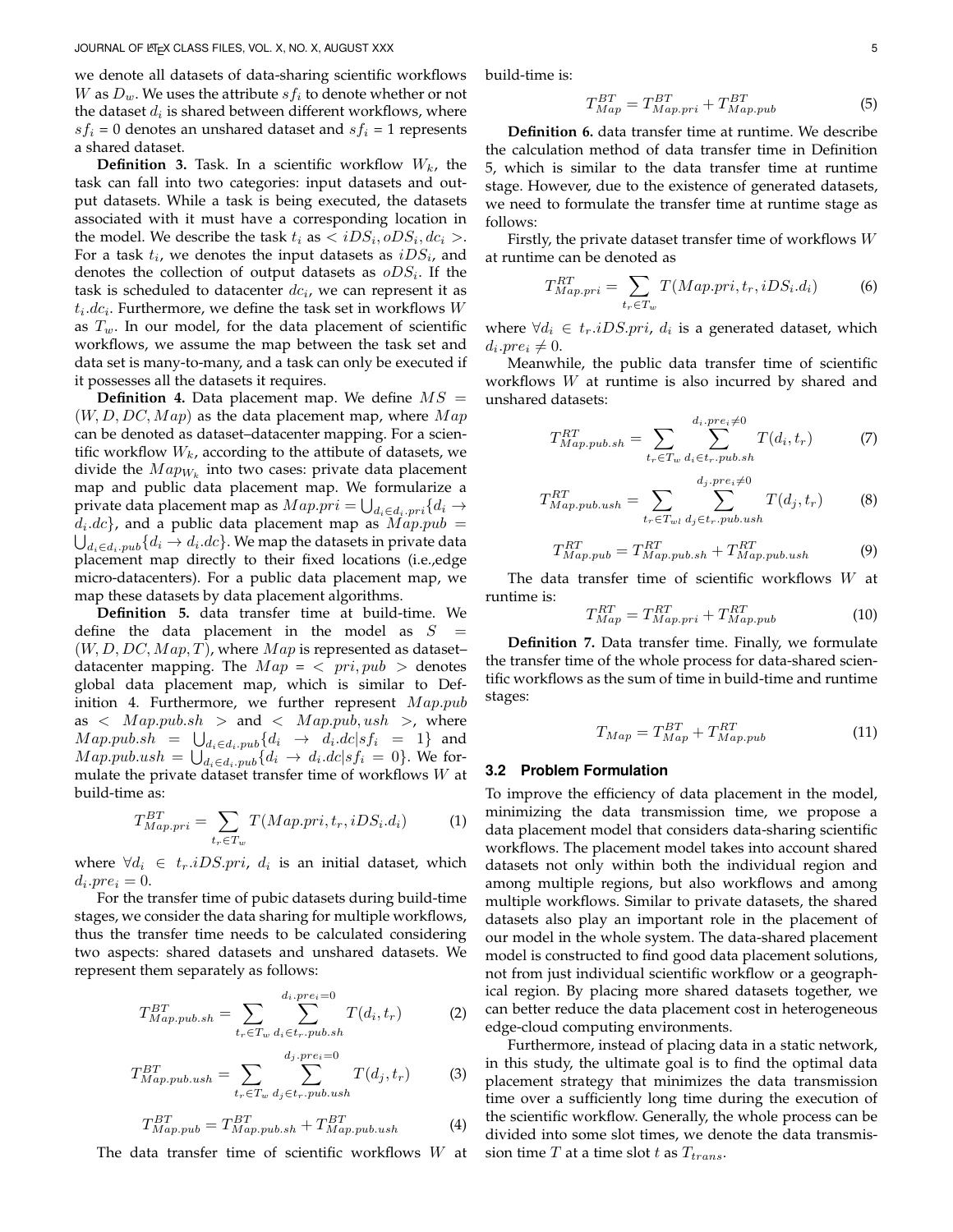The  $T_{trans}$  can be calculated as follows:

$$
T_{trans} = \sum_{i=1}^{|DC|} \sum_{j \neq i}^{|DC|} \sum_{k=1}^{|D|} \frac{disize_k}{band_{ij}} \cdot g_{ijk} \tag{12}
$$

where  $g_{ijk}$  is a parameter, which discern whether a dataset  $d_k$  is being transferred from different datacenters; If  $d_k$  is always in a same datacenter, we use  $g_{ijk} = 0$  to indicate it.

The built-time stage of scientific workflows can be seen as a time slot, which only has initial datasets. For the stage, we can formulate the data placement problem in our model as:

$$
\begin{cases}\nMin\,T_{trans} \\
subject\, to\,\forall i,\sum_{j=1}^{|D|} d_j \cdot l_{ij} \le cap_i\n\end{cases} \tag{13}
$$

where  $l_{ij}$  is used as a flag to denote whether the datacenter  $dc_i$  stores the dataset  $d_j$ . when  $l_{ij} = 1$  indicates that the datacenter  $dc_i$  stores it, and  $l_{ij} = 0$  indicates that it does not. we represent the storage capacity of the ith datacenter as  $cap_i$ .

However, at the runtime stage, there are an almount of time slots, the core purpose of us is to pursue a minimum average data transmission time while satisfying the storage capacity constraint  $cap_i$  for each datacenter and the dynamic characteristics Θ. Specially,  $cap_{i,t}$  denotes the storage capacity of the *i*th datacenter at a time slot  $t$ . The dynamic characteristics  $\Theta$  is the placement sequence of datasets in the model at different times, which represents the dynamic change in the location of all data as it is generated and consumed in the workflow. We divide the whole process of the runtime stage for scientific workflows into  $V$  time slots and calculate the transfer time  $T$  according to the sequence Θ in any time slot. In runtime stage, the data placement problem can be regarded as:

$$
\begin{cases}\nMin \, avg \sum_{t=1}^{V} T_{trans} \\
subject \, to \,\forall i, \sum_{j=1}^{|D|} d_j \cdot l_{ij} \le capacity_{i,t} \\
subject \, to \, \Theta_t\n\end{cases} \tag{14}
$$

where  $\Theta_t$  denotes the dynamic characteristic at a time slot t.

For these two stages, we put forward corresponding data placement algorithms respectively. The first is an offline heuristic algorithm where we know the complete information for data-shared scientific workflows in the environments at built-time stage. The second is an online RL-based algorithm in which we only know the current information for the generated datasets and datacenters. In what follows, we respectively present the offline and online data placement algorithms, and use these two algorithms to synthesize our data placement strategy.

# **4 DATA PLACEMENT STRATEGY**

In section 3, We have constructed a data-sharing placement model for scientific workflows across multiple geodistributed regions. Here, we propose a data placement strategy applied to the model. The strategy, named DYM-RL-DSP, provides the method for finding a better data placement map and can minimize data transfer time during the whole process. We describe the data placement strategy with three parts: first, we design a data placement

#### **Algorithm 1** DE-DPSO-DPA

#### **Input:**

T(itermax) , t(current iteration), n (particles),

D (the dimension), F(scaling factor),  $Cr_g$ ,  $Cr_p$ 

**Output:**

Res (the best optimal solution)

```
1: Set parameters and Initialize all datasets' placement;
```
- 2: Set particle dimension  $H = |D.pub|$ ;
- 3: **for** i : 1 to swarm size n **do**
- 4: **for** d : 1 to H **do**
- 5: Initialize  $x_{id}^k$  randomly;
- 6: **End for**
- 7: Initialize pbest
- 8: **End for**
- 9: Initialize gbest

```
10: while t <= T do
```
- 11: **for**  $i = 1$  to n **do**
- 12: Select a, b randomly from particles and  $a \neq b$ ;
- 13: mutation( $x_{i,t-1}, F, x_{a,t-1}, x_{b,t-1}$ ) by Equation (16)
- 14: crossover( $x_{pbest,t-1}, u_{i,t}, Cr_p$ ) by Equation (17)
- 15: crossover( $x_{gbest,t-1}$ , $u_{i,t}$ , $Cr_g$ ) by Equation (17)
- 16: Select  $x_{i,t}$  by Equation (18)
- 17: **end for**
- 18:  $t = t + 1$
- 19: **end while**
- 20: Update the best optimal solution Res
- 21: **Output Result**

algorithm(DE-DPSO-DPA) to pre-allocate initial datasets to determine the final locations of public datasets during buildtime stage. Then, we propose an online data placement algorithm (DYM-RL-DPA) to learn the optimal strategy to dynamically distribute the public datasets at runtime stage of scientific workflows. In the end, we describe our data placement strategy, which is based on the data placement model and data placement algorithms.

# **4.1 Build-Time Stage Algorithm**

During the build-time stage, data-sharing scientific workflows in heterogeneous edge-cloud computing environments can be considered as having only constant datasets and workflows. The build-time stage algorithm is used to distribute existing constant datasets to proper datacenters, whose parameters such as storage ability are also fixed. Based on the PSO algorithm and DE algorithm, which proposed by [\[15\]](#page-11-8) and [\[16\]](#page-11-9), our DE-DPSO-DPA is still a heuristic search algorithm. Similar to the PSO, the algorithm can solve discrete problems like data placement by problem coding. Meanwhile, it also combines an efficient global optimization, which same as the DE algorithm.

#### *4.1.1 Problem Encoding*

According to the coding principle mentioned in [\[17\]](#page-11-10), to satisfy the well-known obligatory characteristics such as completeness, non-redundancy, and viability, we propose a discrete coding strategy for the data placement problem. Like most meta-heuristic algorithms, our algorithm also generates n-dimensional candidate particles to filter the optimal solution. For data-sharing scientific workflows in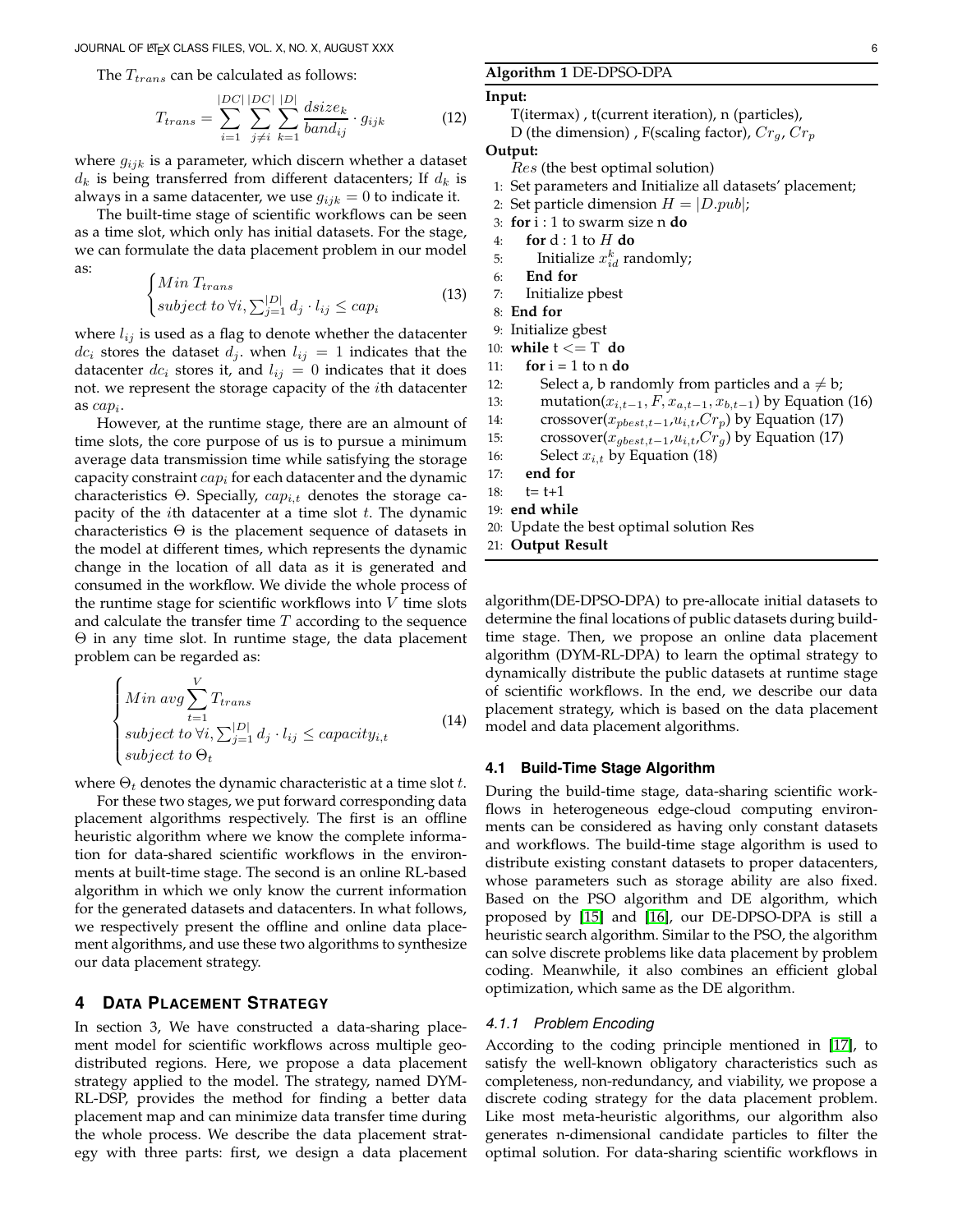our distributed model, a solution of the data placement problem maps a particle. Hence, when the tth iteration in our algorithm, the ith particle can be formulated as

$$
X_{i,t} = \{x_{i,t}^1, x_{i,t}^2, ..., x_{i,t}^d\}
$$
 (15)

where  $d$  denotes the dimension of this particle. In the data placement model, we represents the dimension as the number of datasets. In addition, we denote the placement location of the *k*th dataset as  $x_{i,t}^k$  after the *t*th iteration of the algorithm. For a particle in this model, it is worth noting that Q dimensions are represented as the private datasets and H dimensions are denoted as the datasets shared for multiple workflows.

When placing the existing dataset in the appropriate datacenter, to minimize data transmission time, we propose a data placement algorithm after determining the correspondence between each particle and the candidate solution.

# *4.1.2 Algorithm description*

As a classical heuristic algorithm, the update strategy of the PSO algorithm relies on the velocity and position of the particles. However, the disadvantage of the PSO algorithm is easy to fall into local optimization. Furthermore, when the algorithm handles discrete problems like the one in this study, it is often not practicable.

We combine the DE algorithm with PSO algorithm to address these above-mentioned issues. The proposed algorithm DE-DPSO-DPA expands the search capability of the PSO algorithm, and it is also discretized in the data placement scenarios. Algorithm 1 is the pseudocode of our DE-DPSO-DPA algorithm for scientific workflows. Specifically, this algorithm can be divided into two parts: firstly, we initialize all parameters and datasets in the algorithm. In lines 3-9, we preprocess the shared datasets before placing them and update better values by evaluating the current fitness of particles. At the second part(lines 10∼17), at every iteration, we update each particle by adapting the mutation and crossover operators and update the best global solution based on the DE. The update strategy can effectively prevent the algorithm from falling into the local optimal solution. For the ith particle at the tth iteration, The mutation method can be denoted as follows.

$$
u_{i,t} = x_{i,t-1} \oplus F \odot (x_{a,t-1} \ominus x_{b,t-1}) \tag{16}
$$

where the new feasible particle is denoted as  $u_{i,t}$ , and F represents a scale factor. We generate the new particle by the the mutation, and change the generated particle using a crossover strategy. As shown in Equation (17), we formulate the crossover operator of our algorithm for the individual cognition and social cognition components.

$$
\begin{cases}\n\vec{y} = crossover(\vec{x}_1, \vec{x}_2, prob) \\
\vec{y}[i] = \begin{cases}\n\vec{x}_1[i] & if \quad Random.r < prob \\
\vec{x}_2[i] & if \quad Random.r \geq prob\n\end{cases}\n\end{cases} \tag{17}
$$

where *Random.r* is denoted as a random factor, which between 0 and 1. To control the extent of crossover operations, we set a parameter as *prob*. In each algorithm's iteration, we execute twice for the crossover operations to get the optimal solution. Specifically, in the algorithm, we denote  $Cr_p$  as the crossover parameter to control the distance between

the current particle and the local optimal position. Another parameter  $Cr_q$  can proportionally select indexes in an old particle and replaces the segment between them with the *gbest* particle segment.  $\vec{y}$ ,  $\vec{x}_1$  and  $\vec{x}_2$  also represent particles in different cases. In addition, with the above operations, we obtain a particle  $\vec{y}$  at the tth iteration, and denote it as  $w_{i,t}$ .

The fitness function is usually used to measure the optimality of a particle: the smaller value represents the better the performance. According to the formulation of our data placement problem, for a particle in our algorithm, the better particle should have a smaller data transfer time in the discrete encoding. Hence, we define the fitness value  $fit()$  as the data transmission time.

In conclusion, we describe the update method as follows:

$$
x_{i,t} = \begin{cases} w_{i,t} & if \quad fit(w_{i,t}) < fit(gbest) \\ x_{i,t-1} & if \quad fit(w_{i,t}) \ge fit(gbest) \end{cases}
$$
 (18)

#### **4.2 Runtime Stage Algorithm**

When the scientific workflows are at the run-time stage, there are three dynamic information that needs to be considered: 1) the ready tasks, which implies that parent tasks of these tasks have finished execution and simultaneously all input datasets for these tasks execution have been well prepared, and are dynamically updated; 2) all datasets generated by tasks are necessarily allocated to appropriate datacenters; 3) owing to the constant changing of amount and location of data in the environment, parameters such as the remaining storage capacity of the edge node are also changing dynamically; 4) as a research project progresses, not only will the number of tasks and workflows in the system change, but the location of the research equipment may also change. The runtime stage algorithm finds a data placement map of the generated datasets, which solves the data placement problem with earlier mentioned dynamic information by learning the reward of current decisions.

#### *4.2.1 Reinforcement Learning*

As shown in Fig. 5, we describe the interaction of RL agent with the heterogeneous edge-cloud computing environments in this study. At each time slot  $t$ , the agent observes state of the environment  $s_t$  and it can be described as  $s_t =$  $x(t)$ ,  $h(t)$ , where  $x(t)$  is the edge micro-datacenter/cloud datacenter that places the datasets and  $h(t)$  is the scientific datasets configuration of all datacenters. Furthermore, we take an action  $a_i$  to obtain the reward  $rw_t$ , and the state  $s_t$ in the system transmit to  $s_{t+1}$ , which is a new state. we describe the process as  $\langle s_i, a_i, r_i, s_{i+1} \rangle$ . Furthermore, another action  $a_{i+1}$  can also get the corresponding feedback  $rw_t$ , and it is also going to get a corresponding transformation state  $s_{t+1}$ . The process can be formulated as a Markov process. The state  $s_{t+1}$  is independent of the past steps, and can be determine by  $s_t$  and  $a_t$ . Accordingly, we have

$$
P(s_{t+1}|s_t) = P(s_{t+1}|s_1, s_2, s_3, ..., s_t)
$$
\n(19)

We assume the sequence of this Markov process has  $n$  steps. Hence, the sequence can be denoted as

$$
\langle s_0, a_0, r_0, s_1, a_1, r_1, \dots, s_{n-1}, a_{n-1}, r_{n-1}, s_n \rangle \tag{20}
$$

In addition, we call the probability distribution on the action set as policy  $\pi$ , which makes control decisions at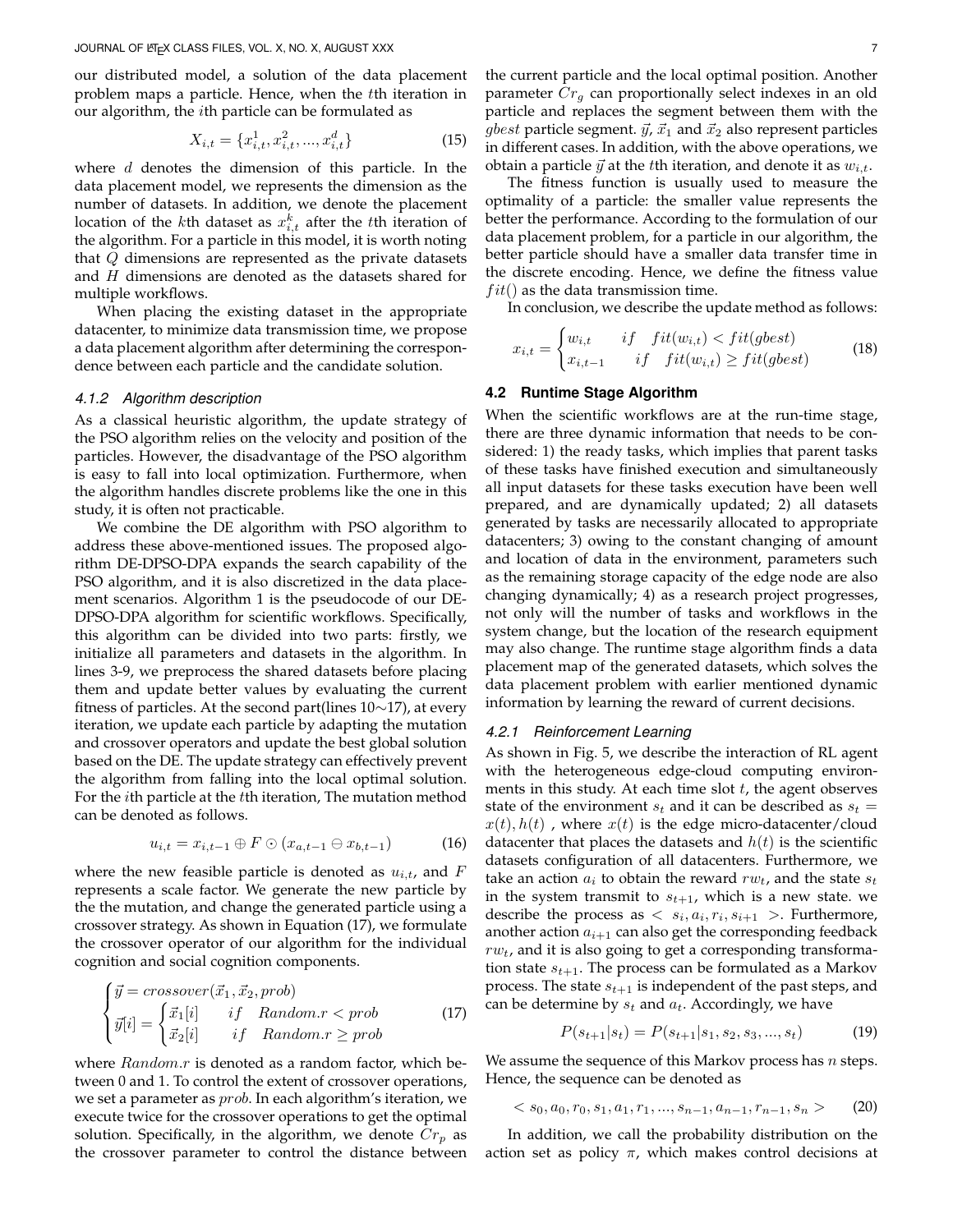# **Algorithm 2** DYM-RL-DPA

#### **Input:**

 $Q(s,a|\theta^{Q})$  (critic network),  $\mu(s|\theta^{\mu})$ (actor network),  $\widetilde{Q}$ and  $\tilde{\mu}$  (target network), R[](Replay memory pool), MinT[](the minimum of data transfer time),  $\gamma$ (Reward discount),  $\alpha$  and  $\beta$ (learning rate), N(time slots)

#### **Output:**

 $\Phi(n)$  (learned strategy of optimal scheme)

- 1: Set parameters and Initialize all networks;
- 2: **for** each epoch i : 1 to M **do**
- 3: Initialize a random process  $\zeta$  for action exploration;

 $\zeta_n$ ;

- 4: Initialize initial state  $S_t^0$ ;
- 5: **for** time slot n : 1 to N **do**

| 6: | for $j:1$ to <i>maxstep</i> do |  |
|----|--------------------------------|--|
|----|--------------------------------|--|

| $a_{i,k}^j = \mu(s \theta^{\mu}) +$ |  |
|-------------------------------------|--|
|                                     |  |

- 8:  $a_{i,k}^j \to s_{i,k}^{j+1}$ ,  $rw_{i,k}^j$ ;
- 9: Update  $MinT[]$ ;
- 10: Store transitions  $s_{i,k}^j, a_{i,k}^j, rw_{i,k}^j, s_{i,k}^{j+1}$  in  $R[]$ ;
- 11: Sample a minibatch from  $R[]$ ;
- 12:  $\widetilde{y}_j = rw_{i,k}^j + \gamma Q^{'}(s_{i,k}^{j+1}, \mu^{'}(s_{i,k}^{j+1}|\theta^{\mu^{'}})|\theta^Q);$
- 
- 13: Update critic by Equation (22);
- 14: Update the actor policy by Equation (23);
- 15: Update the target networks by Equation (24);
- 16: **End for**
- 17: **End for**
- 18: **End for**
- 19: **Output Result**

any state. For RL agents, maximizing the reward is usually the main purpose during each episode. By consecutively interacting with the environment, the agent can change the policy during the process to obtain a reward higher than expected by learning. The process of obtaining the higher expected reward is called the training. The data placement strategy can be learned by training.

#### *4.2.2 RL-based Algorithm*

As shown in Algorithm 2, we propose an RL-based data placement algorithm named DYM-RL-DPA to learn the optimal strategy to find the location of datasets during runtime stage. The objective of our algorithm is to maximize the reward from a memory pool. The reward can be adjusted by data transmission time as in line 8 in algorithm 2. Furthermore, the output of neutral network is designed as action, which at first explores the environment to accumulate the experience and trains the parameter in the neutral network, finally, we can get the optimized data placement strategy by iteration. Inspired by the Deep Deterministic Policy Gradient (DDPG) algorithm [\[18\]](#page-11-11), DYM-RL-DPA has critic network  $Q(s,a|\theta^{Q})$  and actor network  $\mu(s|\theta^{\mu}).$  We denote all parameters in a specific network as  $\theta$ , and describe the variables in deep Q-network as  $\theta^Q$ . It should be noted that we train the learned strategy in every time slot in each episode, and lines 6∼17 form an iteration in which the agent takes action at current state  $s$  to move to the next state s by receiving an immediate reward. When we sample a minibatch  $B$  from the replay memory pool, the reward  $\widetilde{r w}_{i,k}^j$ 

is updated as

$$
\widetilde{rw}_{i,k}^j = rw_{i,k}^j + \gamma Q^{'}(s_{i,k}^{j+1}, \mu^{'}(s_{i,k}^{j+1}|\theta^{\mu^{'}})|\theta^Q)
$$
 (21)

where  $\gamma$  denotes the reward discount, the variables of the target network  $\mu'$  are denoted as  $\theta^{\mu'}$  in the minibatch. Similarly, in the minibatch, the critic network is described as  $Q^{'}$ .

We update the critic network by the loss function

$$
L = \frac{1}{B} \sum_{j} (\widetilde{rw}_{i,k}^{j} - Q(s_{i,k}^{j}, a_{i,k}^{j} | \theta^{Q}))
$$
 (22)

and update the actor policy by the following approximation:

$$
\nabla_{\theta}^{\mu} J \approx \frac{1}{B} \sum_{j} \nabla_{a} Q(s, a | \theta^{Q})|_{s=s_{i,k}^{j}, a=\mu(s_{i,k}^{j})} \nabla_{\theta_{u}} \mu(s | \theta_{u}) | s_{i,k}^{j}
$$
\n(23)

In the end, we update the target networks in both critic network and actor network with a small constant  $\tau$ , which is described as follows:

$$
\theta^{Q'} \leftarrow \tau \theta^{Q} + (1 - \tau) \theta^{Q'}
$$
  
\n
$$
\theta^{\mu'} \leftarrow \tau \theta^{\mu} + (1 - \tau) \theta^{\mu'}
$$
\n(24)

Next, we respectively define the state, the action, and the reward for our data placement problem in this study.

**State:** In heterogeneous edge-cloud computing environments, the states need to consider the dynamic characteristic  $\theta$ . At time slot k, we denote the set of states as  $s_n =$  $(x(t), h(t))$ , here  $x(t)$  is the edge micro-datacenter/cloud datacenter that places the datasets and  $h(t)$  is the scientific datasets configuration of all datacenters.

**Action:** In this study, the agent can be considered as DYM-RL-DPA that interconnects with the environment and has learned strategy. At the time slot  $t$ , the action is a data placement strategy to decide the corresponding datacenters to place the existing datasets. There is a matrix  $|DC| \cdot |DS|$ as follows:

$$
\begin{bmatrix} P_{11} & P_{12} & \cdots & P_{1|DC|} \\ P_{21} & P_{22} & \cdots & P_{2|DC|} \\ \vdots & \vdots & \ddots & \vdots \\ P_{|DS|1} & P_{|DS|2} & \cdots & P_{|DS||DC|} \end{bmatrix}
$$

**Reward:** We propose the data placement strategy to minimize the average of data transmission time in all time slots. According to [\[19\]](#page-11-12), at the first iteration, the termination is determined in our design. The reward is set as

$$
rw = \begin{cases} c_1 \cdot (T_{avg}(s^j) - T_{avg}(s^{j+1})) & \text{if } i = 1\\ c_2 + c_3 \cdot (MinT[k] - T_{avg}(s^{j+1}))\\ & \text{if } i \ge 2, \ T_{avg}(s^{j+1}) < T_{avg} + 1/c_3\\ c_4 \cdot (MinT[k] - T_{avg}(s^{j+1})) & \text{if } others \end{cases} \tag{25}
$$

where  $c_1 = 0.1$ ,  $c_2 = 1$ ,  $c_3 = 0.1$  and  $c_4 = 0.01$  in the reward function.

#### **4.3 Data Placement Strategy**

We describe the DYM-RL-DPS as shown in algorithm 3, which can use for data-sharing scientific workflows, and consider the entire process during the execution of work-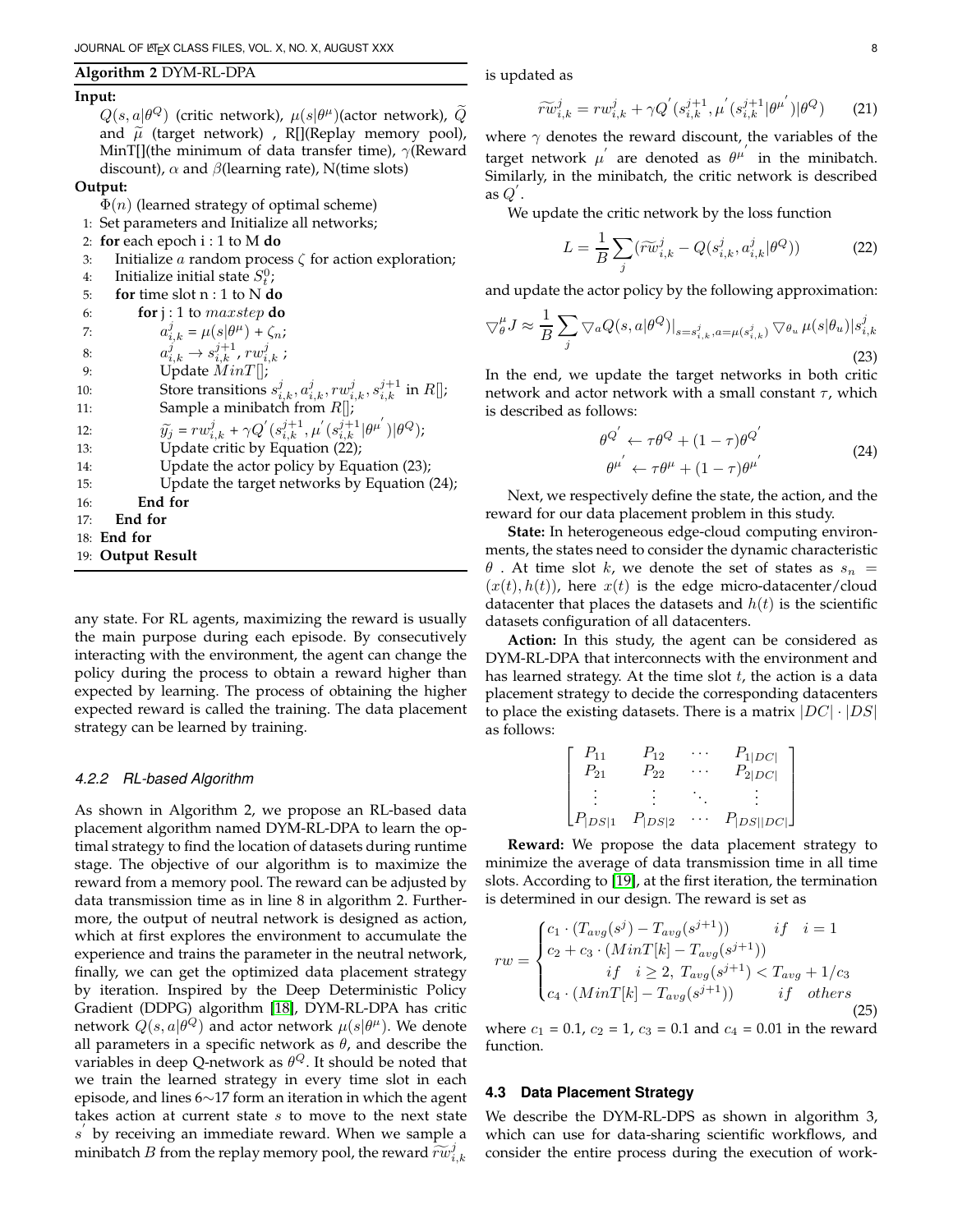#### **Algorithm 3** DYM-RL-DPS

#### **Input:**

Datasets in data-sharing scientific workflows  $D_{w}$ , Tasks  $T_w$ , Datacenters DC

# **Output:**

- PM (data placement map), Data transmission time  $T_{trans}$
- 1: Data transfer time  $T_{trans}$  is initialized as 0, Set queue  $RQ$  for ready task and queue  $FQ$  for finished tasks;
- 2: Divide datasets  $D_w$  into  $D_w$ .pub and  $D_w$ .pri;
- 3: Allocate datasets  $D_w$  *pri* to  $DC$ ;
- 4: Divide datasets  $D_w$ .pub into  $D_w$ .pub.ush and  $D_w$ .pub.sh;
- 5: During the built-time stage, allocate datasets  $D_w$ . $pub$ into DC by DE-DPSO-DPA;
- 6: **While** at runtime **do**
- 7: Update ready tasks to RQ at runtime;
- 8: Add all datasets generated by tasks in RQ;
- 9: Divide generated datasets into  $D_w$ . *pub* and  $D_w$ . *pri*;
- 10: Allocate generated private datasets  $D_w$ . *pri* to  $DC$ ;
- 11: Divide datasets  $D_w$ . pub into  $D_w$ . pub. ush and  $D_w$ .pub.sh;
- 12: allocate datasets  $D_w$ .pub into DC by DYM-RL-DPA;
- 13: Remove all tasks from RQ to FQ;
- 14: Calculate  $T_{trans}$  and assemble PM by Equation(11) ;
- 15: **Output Result**

flows in heterogeneous edge-cloud environments. To distribute all existing datasets to proper locations, we divide the algorithm 3 into three parts. Firstly, we initialize the data transmission time, ready task queue and finished task queue. With the steps described in 2)∼5) lines, we describe the data placement of initial datasets during builttime stage. Then, data placement of existing datasets(i.e. initial datasets and generated datasets) are allocated and dispatched during runtime stage (line 6-13). In the end, we combine the former two parts to calculate the data transmission time and assemble the data placement map in line 14.

Specifically, we initialize the current storages of all datacenters, and set the data transmission time as 0. We divide all existing datasets into public datasets and private datasets, and place the private datasets where they are supposed to be. During the runtime stage of scientific workflows, we construct and initialize two queues to cache ready tasks and finished tasks. At the time slot  $t$ , there may be some new tasks and generated datasets added into RQ, meanwhile, some completed tasks and consumed datasets are added into  $FQ$ . Next, all existing public datasets, which contain unshared and shared datasets, are distributed to appropriate datacenters using the DE-DPSO-DPA at builttime stage and the DYM-RL-DPA at runtime. Finally, we assemble the built-time stage and runtime stage, and calculate the data transmission time until all tasks are completed.

# **5 EXPERIMENTAL RESULTS AND ANALYSIS**

In this section, we designed comprehensive experiments to evaluate the effectiveness of our proposed data placement strategy. According to the experimental results, we discussed the impact factors in our data placement model. To evaluate the advantages of our proposed strategy, we compared the results with those from other strategies and also considered the different scenarios of these impact factors. We conducted the experiments on a machine with the following specifications: an Intel(R) Core(TM) i7–4790 CPU @ 3.40 GHz, 16 GB of RAM, Windows10(64bit), and IntelliJ IDEA2019.2.4.

#### **5.1 Experimental Setup**

We used the synthetic workflows from Montage in astronomy released by Bharathi et al [\[20\]](#page-11-13), and both the number of datasets and the structures differed in them. In the experiment, the parameters of DE-DPSO-DPA was set as: the initial population size was 100, the maximum number of iterations was 2000, the scaling factor was 0.15, and  $Cr_a$  and  $Cr_p$  were 0.1 and 0.1, respectively. For the DYM-RL-DPA in these experiments, we list the super parameters as follows: both the learning rate for actor network  $\alpha$  and the learning rate for critic network  $\beta$  were set as 0.001, the reward discount  $\gamma$  was 0.99, the constant of the update function for target network  $\tau$  was 0.01. In addition, the memory pool of this algorithm was set as 1500, and the batch size was 32.

In the basic experiment, we set two cloud datacenter, and assume only has one cloud datacenter in per region. The cloud datacenter can store unlimited datasets. In every region, there are three edge micro-datacenters, which storage capacity is 150 GB. We set the bandwidth between different datacenters as follows:

$$
Bandwidth = \begin{bmatrix} \sim & 5 & 5 & 5 & 5 \\ 5 & \sim & 20 & 20 & 20 \\ 5 & 20 & \sim & 100 & 150 \\ 5 & 20 & 100 & \sim & 200 \\ 5 & 20 & 150 & 200 & \sim \end{bmatrix}
$$
 (26)

the bandwidth between two cloud datacenters was set as 5 M/s, the bandwidth between an edge micro-datacenter and a cloud datacenter was 20 M/s, and the bandwidths between different edge micro-datacenters were set as {100  $M/s$ , 150 M/s, 200 M/s}. In addition, the experiment covered four workflows and considered the data sharing across scientific workflows.

#### **5.2 Performance Comparison**

Here, we adopt another four data placement strategies to compare with the placement strategies in this study. They are Random-DSP, DE-DSP, DPSO-DSP, GA-DPSO-DSP and DE-DPSO-DSP, respectively. According to their name, we could obtain the algorithm their based on. For example, the DE-DPSO-DSP is based on DE-DPSO algorithm to place the public datasets during the execution of scientific workflows. All data placement strategies are included the build-time stage and runtime stage. When the strategy is random, during the build time phase, the existing initial public datasets are randomly placed in the datacenter and the initial private datasets are assigned to a specific datacenter. At runtime, the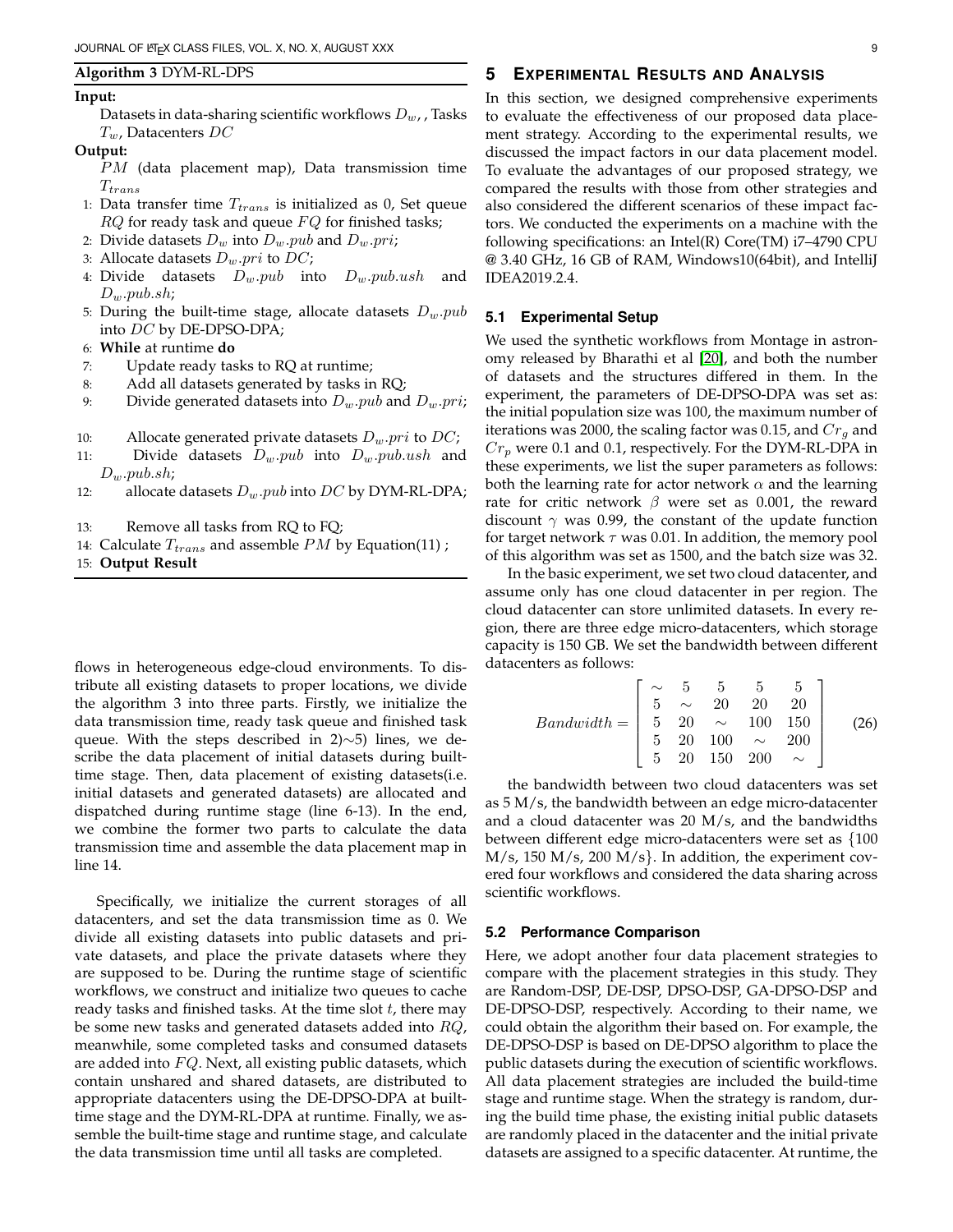JOURNAL OF LATEX CLASS FILES, VOL. X, NO. X, AUGUST XXX 10

TABLE 5: Comparison of Time Saving when Varying The Bandwidth

|                   | The Variation of Bandwidth |          |        |          |        |  |  |  |  |
|-------------------|----------------------------|----------|--------|----------|--------|--|--|--|--|
| <b>Algorithms</b> | 0.5                        | 0.8      | 1.5    | 3        | 5      |  |  |  |  |
| DE-DPS            | 2.57%                      | $0.67\%$ | 0.83%  | 0.64%    | 0.66%  |  |  |  |  |
| GA-DPSO-DPS       | $3.27\%$                   | 1.79%    | 1.13%  | 0.8%     | 0.68%  |  |  |  |  |
| DE-DPSO-DPS       | $3.39\%$                   | 2.48%    | 1.14%  | 0.78%    | 0.72%  |  |  |  |  |
| DYM-RL-DPS        | 11.95%                     | 7.95%    | 13.59% | $9.71\%$ | 19.53% |  |  |  |  |

generated public datasets are stored in the data center where the task that generated them resides. When the strategy is based on the algorithm including DE, DPSO, GA-DPSO and DE-DPSO, which means that the data that exists in the system will follow the algorithm when it is placed, both in the initial phase and in the run phase. To be more persuasive, the data transmission time is measured as the average of 100 repeated experiments.

# *5.2.1 Impact of the different bandwidths between edge micro-datacenters*

As shown in Fig.6, for all data placement strategies in these experiments, we set the bandwidth between different edge micro-datacenters as  $\{0.5, 0.8, 1.5, 3, 5\}$  times than the bandwidth which is set in the basic experiment. We use these contrasts to compare of the performance different bandwidths across different edge micro-datacenters of different data placement strategies.

Fig.6 shows that the average data transmission time of these six strategies will decrease with the increase of bandwidths between edge micro-datacenters. The Random-DSP is most impacted by the bandwidth, and the differences in results from these strategies based on heuristic algorithms are small. To analyze the percentages of time-saving contributed by all strategies in detail, as listed in Table 5, we compared other strategies with DPSO-DPS, which has the worst performance except Random-DPS.

From Table 5, with the increase of the bandwidth across edge micro-datacenters, the contribution of time-saving offered by our DYM-RL-DPS strategy is always greater than other strategies.

# *5.2.2 Impact of the data sharing across workflows*

To validate the importance of our data-sharing placement model, we depict the average data transmission time of different data placement strategies with and without data sharing in Fig. 7. For all these strategies, the average data transfer time using the data-sharing sharing model is smaller than that of the traditional workflow model. Both in the model with and without data sharing, the DYM-RL-DSP can obtain better performance than other strategies. In particular, compared with DE-DPSO-DSP, DYM-RL-DSP reduce the average data transmission time by 6.24% without data sharing and 11.85% with data sharing. The result denotes that the proposed DSP method has more advantages in the data-sharing model than other methods. Thereby, joint the data-sharing model and DYM-RL-DSP can make the data placement more high-efficiency.

# *5.2.3 Impact of the Different Storage Capacity of Edge micro-Datacenters*

As shown in Fig.8, by varying the storage capacity of edge micro-datacenters from 150G to 350G based on the baseline experiments, we observed and compared the average data transmission time for these strategies. With the increase of the storage capacity of edge micro-datacenters in the environment, the Random-DPS and DPSO-DPS were not very stable, and other strategies kept reduce. The reason is that as the storage capacity of edge micro-datacenters becomes larger, the micro-datacenter can store more datasets. The generated public datasets can be placed in the location where they are generated. When data is no longer being transmitted, there is no data transmission time.

According to Fig. 8, the performance of our DYM-RL-DSP is always obviously better than other strategies, and the random-DPS is far inferior to others. Specifically, compared with DE-DPSO-DPS, which has the best performance in other strategies, our approach reduces the average data transmission by 9.96%  $\sim$  14.27%.

# *5.2.4 Impact of the different numbers of edge microdatacenters*

In Fig.9, we describe the average data transmission time by varying the number of edge micro-datacenters. As per region for our simulation experiments, the number of edge micro-datacenters was set as 3∼5, respectively.

With the increase of edge micro-datacenter numbers, the figure shows that the average data transmission time was arisen in all strategies. The reason is that as the number of data centers increases, the data placement algorithms of these strategies takes into account more possibilities when placing initial datasets and generated dataset. Furthermore, the performance of our DYM-RL-DSP is always obviously better than other strategies, and the random-DPS is far inferior to others. Specifically, compared with DE-DPSO-DPS, which has the best performance in other strategies, our approach reduces the average data transmission by 8.84%  $\sim$ 11.85%.

# **6 RELATED WORK**

Data placement in distributed systems has been a critical challenge. The strategy for data placement in traditional cloud computing systems has been studied in depth. An efficient data placement strategy can reduce the cost of data storage and network transmission, improving the overall performance of the system. With the development of emerging heterogeneous edge-cloud computing systems, data storage locations have shifted from a centralized cloud to geographically distributed edge-cloud datacenters. A new model is required for new factors in real-world scenarios, such as limited bandwidth and storage capacity of edge micro-datacenters, shared datasets among different edge, and private datasets fixed in specific datacenters. These complex constraints affect the efficiency and solving speed of data placement strategies.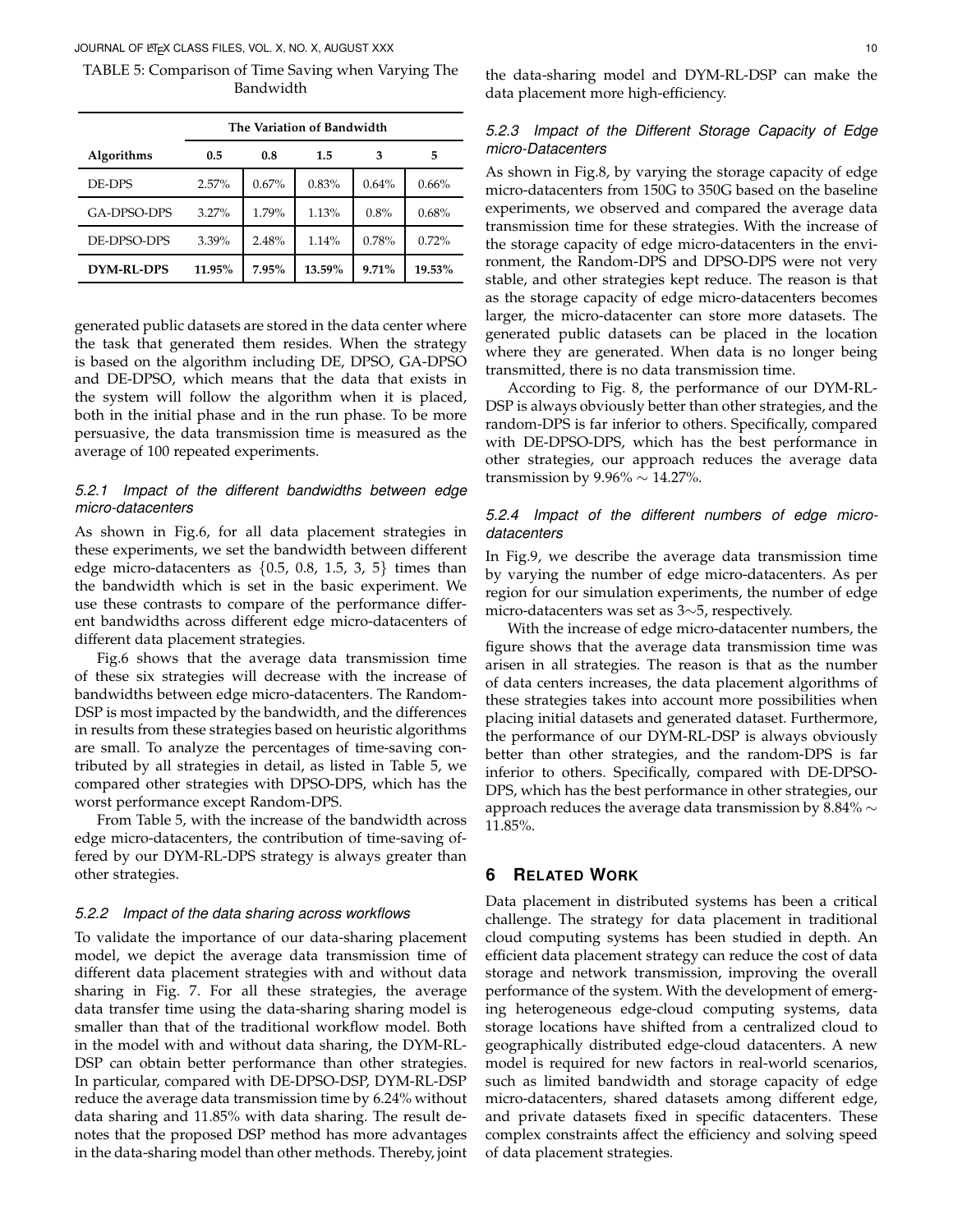Several previous studies have proposed data placement methods for scientific workflow in traditional distributed computing environments like cluster or grid systems, which can not adapt the characteristics of heterogeneous edgecloud computing. For example, a data placement strategy with low-level resource sharing will lead to excessive redundant transmission delays between edges. Existing data placement methods mainly have focused on optimizing the simulation models and data transfer time in the cloud. Wang et al. [\[21\]](#page-11-14) proposed a data placement strategy based on k-means clustering for a scientific workflow in cloud environments. This approach focused on the data size and dependency. A data replication mechanism was used for reducing the number of data movements, which did not formalize the data replication cost. Nukarapu et al. [\[22\]](#page-11-15) considered interactions between data placement services and relatively reduced system execution time, designing a classic data-intensive scientific workflow system deployed on a distributed platform. Yuan et al. [\[23\]](#page-11-16) provided a data placement strategy based on k-means and BEA clustering for a scientific workflow that effectively reduced the number of data movements. However, this method assumed that all edge nodes had the same capacity. Moreover, the number of data movements did not accurately represent the actual data transmission status.

With scientific cloud workflow systems, scientists from different laboratories or regions can collaborate and conduct their research process more flexibly [\[24\]](#page-11-17). Whereas, in heterogeneous edge-cloud computing systems, datasets locate in geographically distributed data center, resulting in high data transmission cost and long execution time in large-scale scientific workflows. In this paper, a time-driven data placement strategy has been developed by combining the advantages of both edge and cloud computing, which utilizes the computing power of distributed edge microdatacenters with low data transmission cost.

In summary, existing studies have only focused on individual workflows. The latest data placement models and strategies aim to reduce the data transfer time for individual workflows, ignoring the shared dataset among different workflows. In particular, the discussions on heterogeneous edge-cloud computing environments generally consider only one cloud datacenter and one scientific workflow. Whereas, in practice, cooperation between scientific organizations across different geographical distributions is common. Therefore, data placement models and corresponding strategies should consider multiple scientific workflows among multiple edge cloud datacenters. Under the circumstances, the data sharing will have a significant impact on the performance and the cost of data placement strategies. In addition, while pursuing to improve the performance of the data placement strategy result and reduce the data transmission time, the cost of the solving should also be taken into account. In this study, a novel data placement model is constructed according to the environment mentioned above, and a strategy is proposed to minimize data transfer time for data-sharing scientific workflows.

# **7 CONCLUSION**

In this study, we proposed a dynamic data placement strategy (DYM-RL-DSP), considering the two stages (namely build-time and runtime) of data-sharing scientific workflows in the heterogeneous edge-cloud computing environment. To reduce the data transfer time, we proposed an algorithm named DE-DPSO-DPA, which can pre-allocate initial datasets to appropriate datacenters at the built-time stage. Furthermore, we also proposed a deep reinforcement learning method, DYM-RL-DPA, to optimize dynamic dataset– datacenter mapping during the runtime stage. Based on the two algorithms, DYM-RL-DSP considered large amounts of scientific workflows distributed across different geographic regions, and discussed some impacts such as data sharing between different workflows, the number of edge microdatacenters, storage capacity of edge micro-datacenters, and bandwidth between datacenters. As compared to other state-of-the-art algorithms, the results of experiments confirm that DYM-RL-DSP can effectively reduce the average data transmission time of scientific workflows in the whole process. For future work, except for scientific workflows, we will investigate other complex data placement problems such as microservice in heterogeneous edge-cloud computing environments, and apply our strategies to solve it. In addition, we will discuss the balance between data transfer time and data placement cost, and consider more variations such as the dataset sizes, number of workflows and the proportion of private datasets, and so on.

#### **ACKNOWLEDGMENT**

The work of this paper is supported by National Key Research and Development Program of China (2019YFB1405000), National Natural Science Foundation of China under Grant (No. 61873309, No. 61972034,No. 61572137, and No. 61728202), and Shanghai Science and Technology Innovation Action Plan Project under Grant (No.19510710500,No. 18510732000,and No.18510760200).

#### **REFERENCES**

- <span id="page-10-2"></span>[1] X. Du, S. Tang, Z. Lu, J. Wet, K. Gai, and P. C. K. Hung, "A novel data placement strategy for data-sharing scientific workflows in heterogeneous edge-cloud computing environments," in *2020 IEEE International Conference on Web Services (ICWS)*, 2020, pp. 498–507.
- <span id="page-10-0"></span>[2] A. Kashlev, S. Lu, and A. Chebotko, "Typetheoretic approach to the shimming problem in scientific workflows," *IEEE Transactions on Services Computing*, vol. 8, no. 5, pp. 795–809, 2015.
- <span id="page-10-1"></span>[3] H. Li, K. C. Chan, M. Liang, and X. Luo, "Composition of resourceservice chain for cloud manufacturing," *IEEE Transactions on industrial informatics*, vol. 12, no. 1, pp. 211–219, 2016.
- <span id="page-10-3"></span>[4] T. L. Duc, R. G. Leiva, P. Casari, and P.-O. Östberg, "Machine learning methods for reliable resource provisioning in edge-cloud computing: A survey," *ACM Computing Surveys (CSUR)*, vol. 52, no. 5, p. 94, 2019.
- <span id="page-10-4"></span>[5] Z. Wu, Z. Lu, P. C. Hung, S.-C. Huang, Y. Tong, and Z. Wang, "Qamec: A qos-driven iovs application optimizing deployment scheme in multimedia edge clouds," *Future Generation Computer Systems*, vol. 92, pp. 17–28, 2019.
- <span id="page-10-5"></span>[6] S. Tang, X. Du, Z. Lu, K. Gai, J. Wu, P. C. Hung, and K.-K. R. Choo, "Coordinate-based efficient indexing mechanism for intelligent iot systems in heterogeneous edge computing," *Journal of Parallel and Distributed Computing*, 2022.